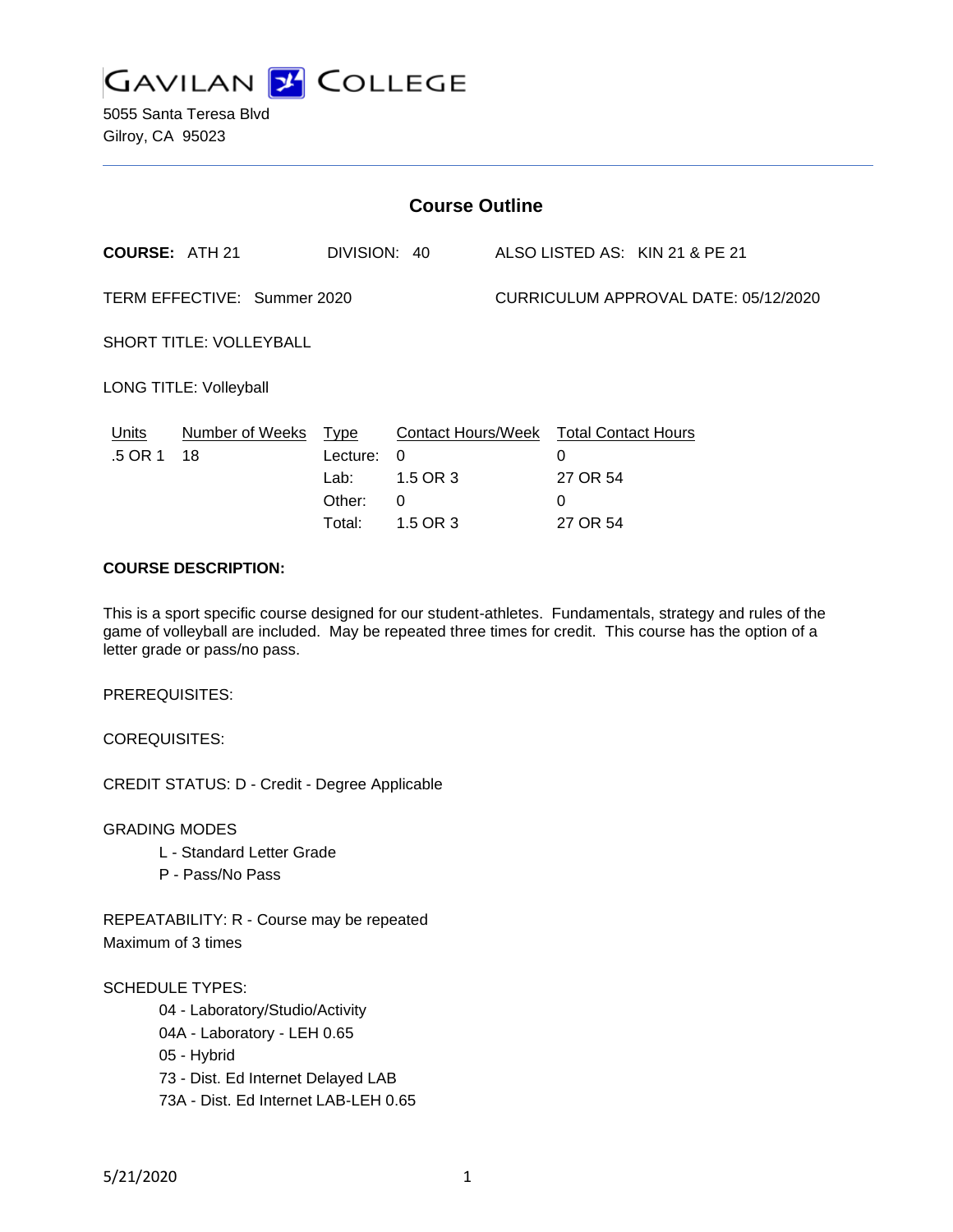#### **STUDENT LEARNING OUTCOMES:**

1. Demonstrate the proper techniques for passing, setting, hitting, blocking and overhand serving a volleyball.

Measure of assessment: demonstration Year assessed, or planned year of assessment: 2017

Semester: Summer

2. Describe and execute the offensive and defensive strategies, including each individual's responsibilities.

Measure of assessment: demonstration, role playing, discussion

Year assessed, or planned year of assessment: 2017

Semester: Summer

# **CONTENT, STUDENT PERFORMANCE OBJECTIVES, OUT-OF-CLASS ASSIGNMENTS**

Curriculum Approval Date: 05/12/2020

### 1.5 - 3 Hours

Content: Discussion on class procedures and grading. Proper care of equipment and net set-up will be presented.

Student Performance Objectives: Instruct each other on the correct way to set-up the nets on the volleyball courts. Discuss the proper care of the equipment.

### 4.5 - 9 Hours

Content: The techniques for passing and for setting will be presented. The overhand serve will be described and demonstrated. Hitting, including the footwork and arm swing, will be taught.

Student Performance Objectives: Demonstrate the proper techniques for a pass, a set, an overhand serve, and a hit.

#### 4.5 - 9 Hours

Content: Review of skills learned. Drills incorporating passing and setting; passing, setting and hitting; and serving, passing, setting and hitting will be utilized. These skills may be practiced in game-like situations and/or incorporated in game play.

Student Performance Objectives: Demonstrate their serving, passing, setting and hitting skills in game-like situations. Describe the proper techniques for each skill.

#### 3 - 6 Hours

Content: Court positioning, the responsibilities of each position and rotation will be illustrated. Opportunities for students to execute their passing, setting, hitting and serving skills while maintaining their correct court positioning and responsibilities will be provided. This may include serve receive drills.

Student Performance Objectives: Discuss the responsibilities of each position. Practice the correct rotation and positioning.

#### 4.5 - 9 Hours

Content: Blocking techniques and offensive and defensive strategies will be presented and practiced. Game-like situations will be provided for students to practice all the skills learned during earlier classes.

Student Performance Objectives: Demonstrate the proper techniques for blocking. Execute offensive and defensive strategies.

#### 6 - 12 Hours

Content: Warm-up with a variety of drills in preparation for game play. Rules governing official game play will be discussed. Tournament play, incorporating all skills and knowledge learned to date. This may include 6 and/or 2 player games.

Student Performance Objectives: Demonstrate their fundamental volleyball skills during game play. Utilize offensive and defensive strategies during game play.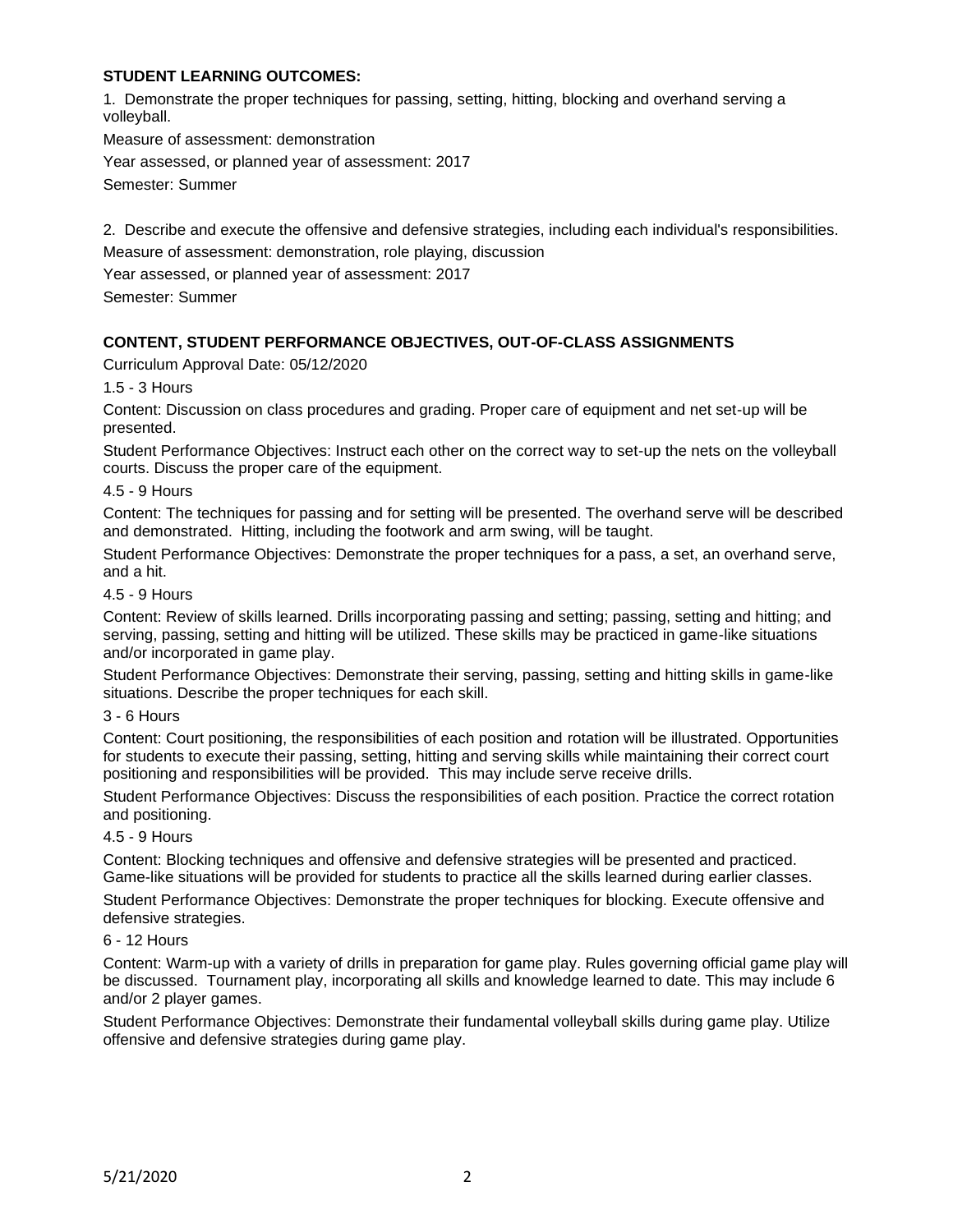1.5 - 3 Hours Content: Skill testing and semester review. Student Performance Objectives: Participate in skill testing. Discuss the rules and strategies of volleyball. 2 Hours Final

## **METHODS OF INSTRUCTION:**

Lecture, demonstration, video and drills.

#### **METHODS OF EVALUATION:**

Skill demonstrations Percent of total grade: 50.00 % Demonstration Objective examinations Percent of total grade: 10.00 % Multiple Choice, True/False, Other: Short Answer Other methods of evaluation Percent of total grade: 40.00 % Other: Student participation OUT OF CLASS ASSIGNMENTS: Assignment Description: As this is a lab course, no out of class assignments are required.

### **REPRESENTATIVE TEXTBOOKS:**

No textbook required.